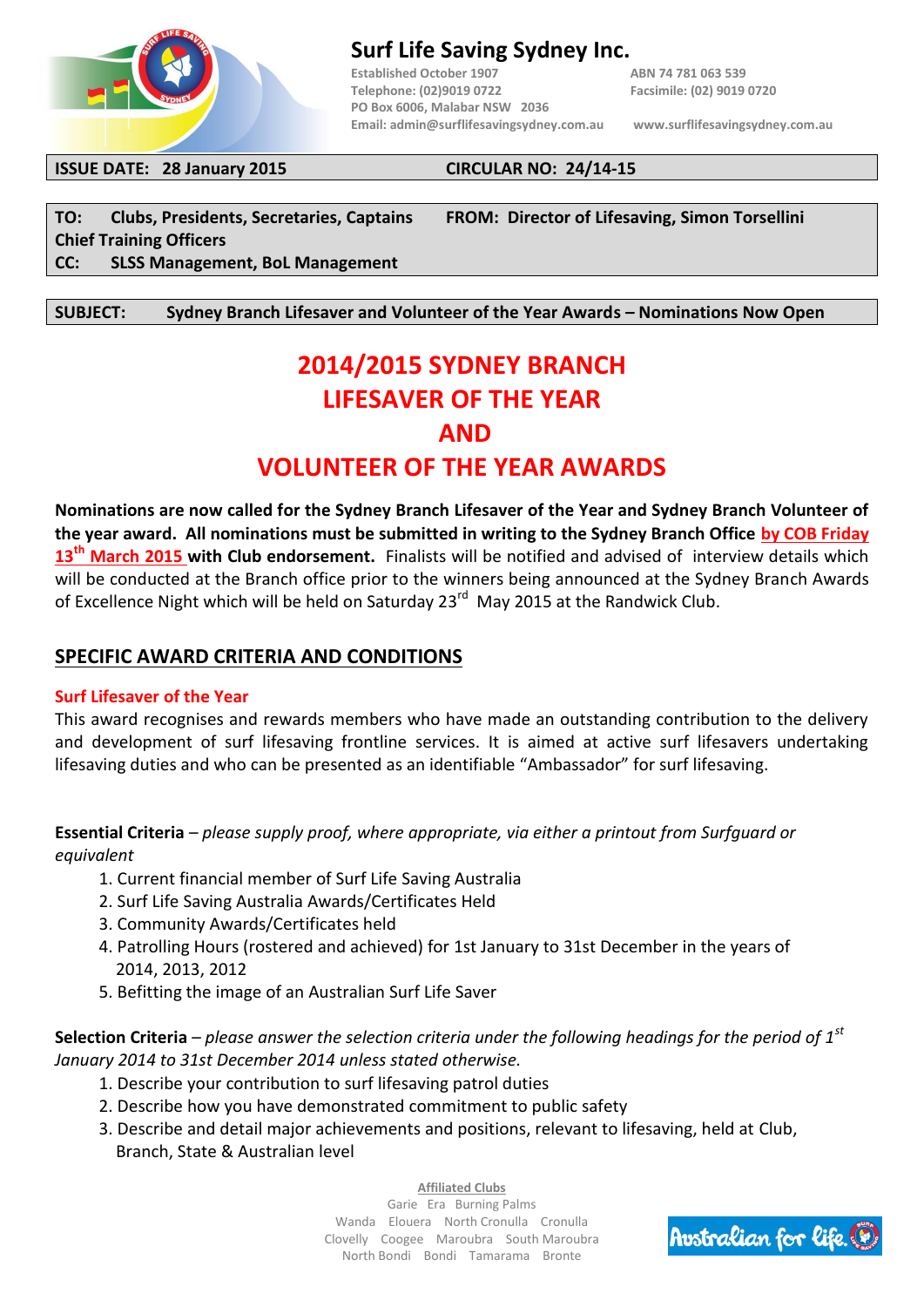- 4. Describe future lifesaving ambitions in the areas of Club, Branch, State, Australia, and the community
- 5. Describe current and possible future challenges in active Surf Lifesaving duties and how they could possibly be overcome
- 6. Describe major achievements to surf lifesaving patrol duties for the 2 years prior to 1st January 2014.
- 7. Additional information

## **Volunteer of the Year**

The volunteer of the year award will recognise an individual who has demonstrated achievements in a range of different areas of a club or surf lifesaving service organisation throughout the year, or who has shown significant and outstanding achievements in one particular area. The individual's contribution demonstrably enhances the development of surf lifesaving. A nominee may be a volunteer in any area of surf lifesaving including but not limited to:

- Club activities
- Carnivals
- Coaching
- Administrating
- Junior Activities
- State Activities
- Branch Activities
- Training/Assessing
- Scrutineering
- Active patrolling
- Officiating

**Note:** Applications that focus on significant achievements in one particular area will not be considered if this area is also covered by other awards (e.g. Lifesaver, Coach, Official, Trainer, and Assessor of the Year)

**Essential Criteria** *– please supply proof, where appropriate, via either a printout from Surfguard or Equivalent*

- 1. Current financial member of Surf Life Saving Australia
- 2. Surf Life Saving Australia awards/certificates held (where applicable)
- 3. Community awards/certificates held (where applicable)

**Selection Criteria** *– please answer the selection criteria under the following headings for the period of 1st January 2014 to 31st December 2014 unless stated otherwise.*

- 1. Describe your contribution to surf lifesaving, at any level in one or more areas of the organization.
- 2. Describe how you have demonstrated commitment to surf lifesaving across the organisation.
- 3. Describe and detail major achievements and positions, held at club, branch, state & Australian level
- 4. Describe future ambitions in the areas of club, branch, state, Australia, and in the community
- 5. Describe current and possible future challenges in surf lifesaving and how they could possibly be overcome
- 6. Describe major achievements to surf lifesaving for the 2 years prior to 1st January 2014.
- 7. Additional information

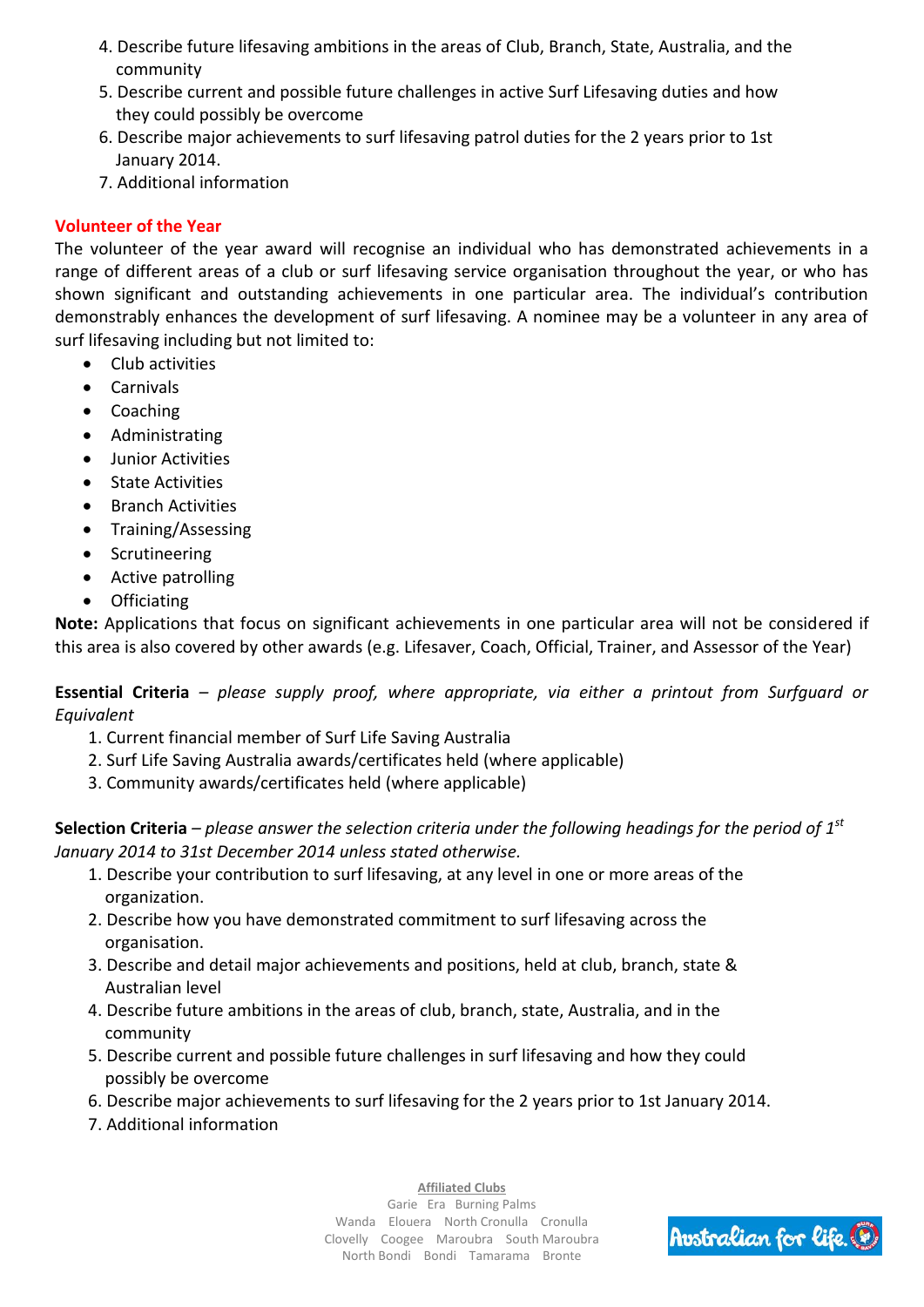#### **ADDITIONAL NOTES**

#### **Selection Period:**

These awards are orientated towards involvement and activities during the 2014 calendar year. The most important area for selection is the individual's contribution from the 1st January - 31st December 2014.

#### **Organisation Employees:**

Paid employees at any level may apply for the awards listed (except for Volunteer of the year where paid service will not count and Lifesaver of the Year, where paid frontline service delivery is recognised in the Lifeguard of the Year award). Voluntary contribution will be weighted more heavily than paid service.

#### **Guidelines for submission:**

- **1.** Applicants are required to submit their nomination in writing and have club endorsement. Attached to the nomination application applicants are to address the specific selection criteria for the award they are applying for.
- **2.** Applicants must address the selection criteria for their individual nominated award. This is to be submitted with the nomination form.
- **3.** Past contribution

The judges are looking for growing commitment to surf lifesaving, impact of involvement and activities, and continuous improvement while showing initiative, motivation and leadership. This involvement will span the past three years unless the activity is of particular importance. 2014 Contribution - This is the single most important of assessment and the judges will rely heavily on information placed on your nomination form, selection criteria and endorsements by the club/branch/state.

- **4.** Future Contribution Applicants will identify future commitments and ambitions to surf lifesaving
- **5. Winners of the Sydney Branch Lifesaver of the Year and Sydney Branch Volunteer of the Year Awards, nominations will be submitted to SLSNSW for their Awards of Excellence.**

**Mail Nominations to :** Surf Life Saving Sydney Inc. PO Box 6006 Malabar NSW 2036

**Or Email to:** [awards@surflifesavingsydney.com.au](mailto:awards@surflifesavingsydney.com.au)

**Or Hand deliver to** : Branch Office, 16 Murra Murra Place, Little Bay. Office hours 9am to 4pm

## **SLSS Branch Nominations close COB Friday 13 th March 2015 at the Branch Office.**

## **NO nominations will be accepted after the close off date**

Enc. Nomination Form